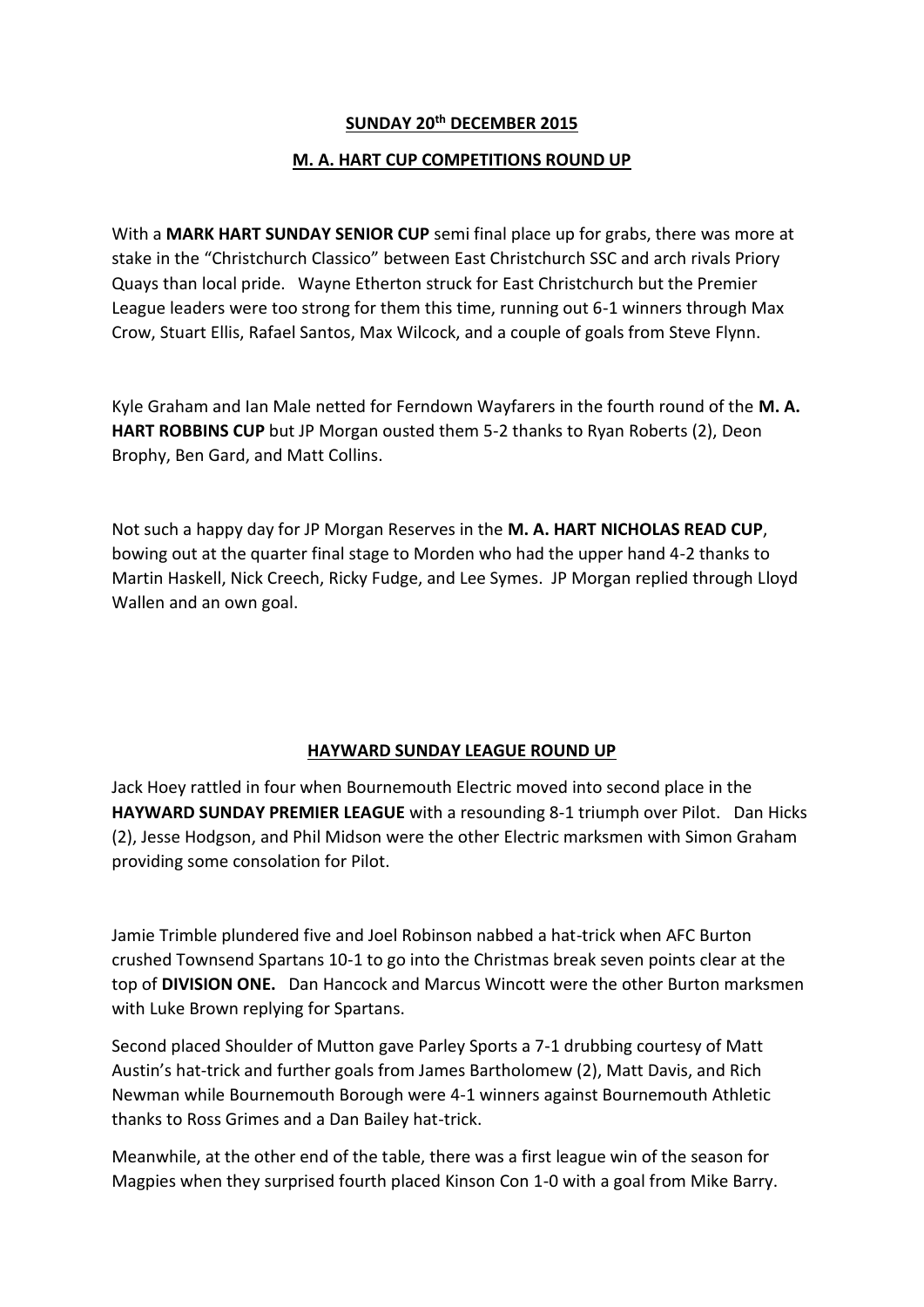Something had to give in the top of the table clash in **DIVISION TWO** between two teams with maximum points and it finished all square 1-1 after Jack Holland put Abbey in front in the 87<sup>th</sup> minute only for Shane Sheridan to put Throop United on terms a minute from time.

Brit Sports preserved their perfect record when they accounted for East Christchurch SSC Reserves 3-1 thanks to Jon Vukcevic, Bradley Arthur, and an own goal while Talbot Rangers were 4-1 winners against Bournemouth Electric Reserves with Mark Rourke (2), Marcus Cullen, and Matty Ings on target.

Dean Norman and Dave Cavill struck for Bournemouth Sports Mercury but Dorset Soldier had the edge 3-2 thanks to goals from Alec Holloway (2) and Jamie Cooper.

Poole Borough UAB's hundred per cent record was dented by Ferndown Forest and the **DIVISION THREE** pacesetters needed a last gasp equaliser from Jesse Arnold to salvage a 2-2 draw. Brad Chapple was the other Borough scorer with Stewart Donovan and Scott Ramsier scoring for Forest.

Smokeys netted through Ryan Mackenzie and Aidan Kelly but they suffered an unexpected reverse when Shamrock upended them 3-2 with goals from Steve Jones (2) and Adam Bartlett.

Rushmere take over in third place after emerging 5-3 winners against Poole Wanderers thanks to Damien Longdin (2), Kevin Hennesey, Jack Braeman, and a Simon Wong penalty.

Second placed West Howe were held to a 0-0 draw by James & James in **DIVISION FOUR** while AFC Wimborne subdued Victoria Cross Reserves 2-0 with goals from Ayrton White and Gary Bacon.

The Priory Quays Reserves' revival continued with a 5-1 triumph over Boscombe Celtic courtesy of Leighton Speechley-Price, Sam Nash, Matt Nabney, and a couple of goals from Lee Baxter.

Bournemouth Electric A remain six points clear in **DIVISION FIVE** after larruping Parkstone 7- 1 thanks to Paul Conroy's four goal blast and further goals from Tom Flynn (2) and Dean Barter.

Bearwood Broncos hold second place on goal difference after Simon Sparrowhawk (2), Callum Sparrowhawk, Dan Edwards, Jack Excell, and Ashley Williams put paid to Scott V 6-0.

Dan Molyneaux was the eight goal star when third placed Marden Edwards sank bottom placed Tower Park 9-4. Alan O'Grady was the other Marden scorer with William Mills and Zak Blackman nabbing two each for Park.

Lewis Tapley bagged a hat-trick in Rossmore Mavericks' 7-0 walloping of AFC Burton Reserves with Dale Walters, Reece Darby, Matt Bates, and Connor Stagg adding one each